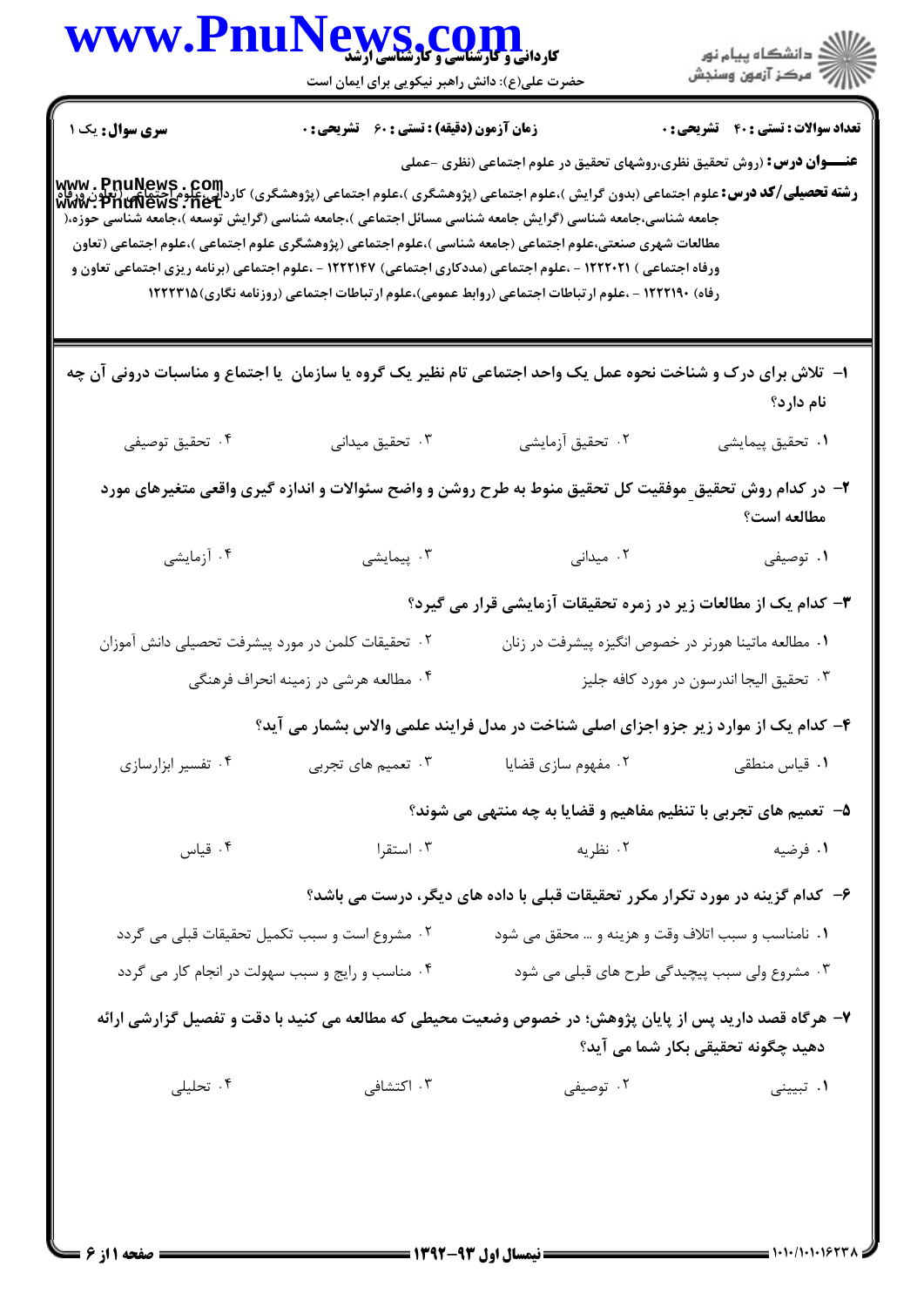|                        | <b>WWW.Pn</b><br>کاردانی و کارسناسی و کارشناسی ارشد<br>حضرت علی(ع): دانش راهبر نیکویی برای ایمان است                                                                                                                                                                                                                             |                                                                               | ڪ دانشڪاه پيام نور<br>۾ سرڪز آزمون وسنڊش    |
|------------------------|----------------------------------------------------------------------------------------------------------------------------------------------------------------------------------------------------------------------------------------------------------------------------------------------------------------------------------|-------------------------------------------------------------------------------|---------------------------------------------|
| <b>سری سوال : ۱ یک</b> | زمان آزمون (دقیقه) : تستی : 60 ٪ تشریحی : 0                                                                                                                                                                                                                                                                                      |                                                                               | <b>تعداد سوالات : تستي : 40 قشريحي : 0</b>  |
|                        | <b>www . PnuNews . Com</b><br>و <b>شته تحصیلی/کد درس:</b> علوم اجتماعی (بدون گرایش )،علوم اجتماعی (پژوهشگری )،علوم اجتماعی (پژوهشگری) کاردانی،علوم[حتماعی<br>www . PnuNews . net<br>)،جامعه شناسی،جامعه شناسی (گرایش جامعه شناسی مسائل اجتماعی )،جامعه شناسی (گرایش توسعه )،جامعه شناسی حوزه                                     | <b>عنـــوان درس:</b> روش تحقیق نظری،روشهای تحقیق در علوم اجتماعی (نظری -عملی) |                                             |
|                        | مطالعات شهری صنعتی،علوم اجتماعی (جامعه شناسی )،علوم اجتماعی (پژوهشگری علوم اجتماعی )،علوم اجتماعی (تعاون<br>ورفاه اجتماعی ) ۱۲۲۲۰۲۱ - ،علوم اجتماعی (مددکاری اجتماعی) ۱۲۲۲۱۴۷ - ،علوم اجتماعی (برنامه ریزی اجتماعی تعاون و<br>رفاه) ۱۲۲۲۱۹۰ - ،علوم ارتباطات اجتماعی (روابط عمومی)،علوم ارتباطات اجتماعی (روزنامه نگاری) ۱۲۲۲۳۱۵ |                                                                               |                                             |
|                        | ۸– اگر با مشاهده مصرف بالای مواد مخدر در یک استان و دانستن در آمد سرانه بالا در آن، نتیجه بگیریم مصرف مواد بین                                                                                                                                                                                                                   |                                                                               | ثروتمندان بیشتر است، چه رخ داده است؟        |
|                        | ۲. در دام تقلیل گرائی افتاده ایم                                                                                                                                                                                                                                                                                                 |                                                                               | ٠١ دچار مغالطه محيطى شده ايم                |
|                        | ۰۴ گرفتار تقلیل گرائی اقتصادی هستیم                                                                                                                                                                                                                                                                                              |                                                                               | ۰۳ به تقلیل گرائی روانشناختی گرفتار شده ایم |
|                        | ۹- هنگامی که محقق داده های مربوط به افراد مختلف را در فواصل زمانی مقایسه می کند، چه نوع مطالعه ای انجام می دهد؟                                                                                                                                                                                                                  |                                                                               |                                             |
| ۰۴ روند پژوهي          | ۰۳ مطالعه نسلی                                                                                                                                                                                                                                                                                                                   | ٢. مطالعه مقطعى                                                               | ٠١ مطالعات پانل                             |
|                        | +۱- مفهوم سازی پس از جمع آوری یادداشت بعنوان راه عملیاتی کردن مفاهیم در کدام روش تحقیق استفاده می شود؟                                                                                                                                                                                                                           |                                                                               |                                             |
| ۰۴ تحلیل محتوی         | ۰۳ آزمایشی                                                                                                                                                                                                                                                                                                                       | ۰۲ پیمایشی                                                                    | ۰۱ میدانی                                   |
|                        | 11- در علوم اجتماعی و رفتاری ؒبرنامه منظم و روشن برای طبقه بندی وغالباً کمی کردن داده ها بر حسب مفهوم عام مورد نظر                                                                                                                                                                                                               |                                                                               | محقق″ چه نامیده می شود؟                     |
| ۰۴ سنجش                | ۰۳ سازه                                                                                                                                                                                                                                                                                                                          | ۰۲ طرح تحقیق                                                                  | ۰۱ عملیات <sub>ی</sub> کردن                 |
|                        | ۱۲– معنای دقیق عبارت ″ساختن فرضیه در باره مفاهیم مورد سنجش و آزمون این فرضیه ها و تعیین همبستگی آنها با نتایج                                                                                                                                                                                                                    |                                                                               | اوليه" كدام گزينه است؟                      |
| ۰۴ اعتبار صوری         | ۰۳ اعتبار محتوى                                                                                                                                                                                                                                                                                                                  | ۰۲ اعتبار پیش بین                                                             | ۰۱ اعتبار سازه                              |
|                        | ۱۳- هنگامی که به جای مقایسه نمرات آزمون های مکرر به مقایسه گویه های هم سنگ در یک آزمون بپردازیم چه نوع                                                                                                                                                                                                                           |                                                                               | سنجشى انجام داده ايم؟                       |
|                        | ۰۲ آزمون سنجش هم ارزی                                                                                                                                                                                                                                                                                                            |                                                                               | ٠١ آزمون اعتبار                             |
|                        | ۰۴ آزمون کلاسیک                                                                                                                                                                                                                                                                                                                  |                                                                               | ۰۳ آزمون سنجش استواری                       |
|                        |                                                                                                                                                                                                                                                                                                                                  | ۱۴- متغیری مانند تعداد فرزندان را با چه مقیاسی می تواند سنجید؟                |                                             |
|                        |                                                                                                                                                                                                                                                                                                                                  | ۰۲ ترتیبی                                                                     |                                             |

**= نیمسال اول ۹۳-۱۳۹۲** <mark>-</mark>

صفحه 2 از 6 =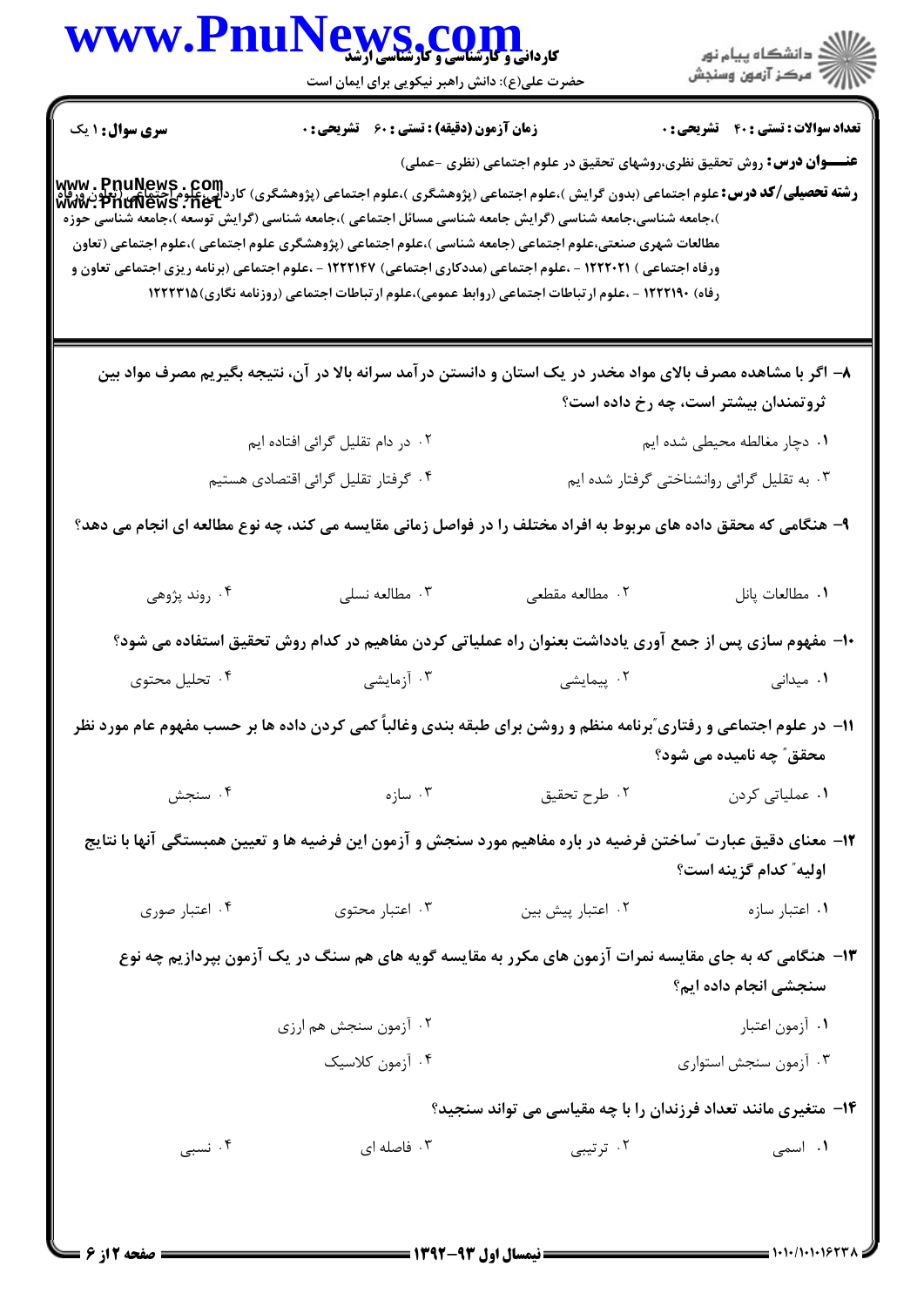|                        | WWW.PnuNews.com                                    |                                                                                                                                                                                                                                                                                                                                                                                                                                                                                                                                                                                                                              | الاد دانشگاه پيام نور<br>الاستمرکز آزمون وسنجش |
|------------------------|----------------------------------------------------|------------------------------------------------------------------------------------------------------------------------------------------------------------------------------------------------------------------------------------------------------------------------------------------------------------------------------------------------------------------------------------------------------------------------------------------------------------------------------------------------------------------------------------------------------------------------------------------------------------------------------|------------------------------------------------|
|                        | حضرت علی(ع): دانش راهبر نیکویی برای ایمان است      |                                                                                                                                                                                                                                                                                                                                                                                                                                                                                                                                                                                                                              |                                                |
| <b>سری سوال : ۱ یک</b> | <b>زمان آزمون (دقیقه) : تستی : 60 ٪ تشریحی : 0</b> |                                                                                                                                                                                                                                                                                                                                                                                                                                                                                                                                                                                                                              | <b>تعداد سوالات : تستي : 40 ٪ تشريحي : 0</b>   |
|                        |                                                    | <b>عنـــوان درس:</b> روش تحقیق نظری،روشهای تحقیق در علوم اجتماعی (نظری -عملی)                                                                                                                                                                                                                                                                                                                                                                                                                                                                                                                                                |                                                |
|                        |                                                    | www . PnuNews . Com<br> و <b>شته تحصیلی/کد درس:</b> علوم اجتماعی (بدون گرایش )،علوم اجتماعی (پژوهشگری )،علوم اجتماعی (پژوهشگری) کاردانی،علوم اجتماعی<br> www . PnuNews . net<br>)،جامعه شناسی،جامعه شناسی (گرایش جامعه شناسی مسائل اجتماعی )،جامعه شناسی (گرایش توسعه )،جامعه شناسی حوزه<br>مطالعات شهری صنعتی،علوم اجتماعی (جامعه شناسی )،علوم اجتماعی (پژوهشگری علوم اجتماعی )،علوم اجتماعی (تعاون<br>ورفاه اجتماعی ) ۱۲۲۲۰۲۱ - ،علوم اجتماعی (مددکاری اجتماعی) ۱۲۲۲۱۴۷ - ،علوم اجتماعی (برنامه ریزی اجتماعی تعاون و<br>رفاه) ۱۲۲۲۱۹۰ - ،علوم ارتباطات اجتماعی (روابط عمومی)،علوم ارتباطات اجتماعی (روزنامه نگاری) ۱۲۲۲۳۱۵ |                                                |
|                        |                                                    | 1۵- مقیاس بی هنجاری ؒ اسرول ؒ از نظر طراح آن به چه کار می آید؟                                                                                                                                                                                                                                                                                                                                                                                                                                                                                                                                                               |                                                |
|                        | ۰۲ مقیاس وجهه شغلی                                 |                                                                                                                                                                                                                                                                                                                                                                                                                                                                                                                                                                                                                              | ٠١ سنجش اقتدار پذيرى                           |
|                        | ۰۴ شاخص های اجتماعی و اقتصادی                      |                                                                                                                                                                                                                                                                                                                                                                                                                                                                                                                                                                                                                              | ۰۳ تعلق و فاصله نسبت به دیگران                 |
|                        |                                                    | ۱۶- در صورت جمع رشته ای از معرف ها با یکدیگر به چه دست می یابیم؟                                                                                                                                                                                                                                                                                                                                                                                                                                                                                                                                                             |                                                |
| ۰۴ سازه                | ۰۳ شاخص                                            | ۰۲ مفهوم                                                                                                                                                                                                                                                                                                                                                                                                                                                                                                                                                                                                                     | ۰۱ معرف کل                                     |
|                        |                                                    | ۱۷−۔ از تکنیک تحلیل گویه از طریق جدول بندی تقاطعی نمرات شاخص با هریک از گویه ها، به چه منظور استفاده می شود؟                                                                                                                                                                                                                                                                                                                                                                                                                                                                                                                 |                                                |
|                        | ۰۲ آزمون پایایی شاخص ها                            |                                                                                                                                                                                                                                                                                                                                                                                                                                                                                                                                                                                                                              | ٠١ آزمون اعتبار شاخص ها                        |
|                        | ۰۴ تحلیل یک متغیره                                 |                                                                                                                                                                                                                                                                                                                                                                                                                                                                                                                                                                                                                              | ۰۳ تعیین تکلیف داده های ناقص                   |
|                        |                                                    | ۱۸– به منظور سنجش نگرش وجهه نظر مردم نسبت به گروههای اقلیت قومی کدام مقیاس مناسب تر است؟                                                                                                                                                                                                                                                                                                                                                                                                                                                                                                                                     |                                                |
|                        |                                                    | ۱. لیکرت میستون از منابع از منابع است. می تورن منابع از این منابع از منابع از منابع از منابع از منابع از منابع<br>منابع از منابع از منابع از منابع از منابع از منابع از منابع از منابع از منابع از منابع از منابع از منابع از من                                                                                                                                                                                                                                                                                                                                                                                             |                                                |
|                        |                                                    | ۱۹– در تحقیقات بزرگ هر چقدر تعداد نمونه بیشتر شود، احتمال رخ دادن خطا چگونه خواهد شد؟                                                                                                                                                                                                                                                                                                                                                                                                                                                                                                                                        |                                                |
| ۰۴ از بین می رود       | ۰۳ تغییری نمی کند                                  | ۰۲ افزایش می یابد                                                                                                                                                                                                                                                                                                                                                                                                                                                                                                                                                                                                            | ۰۱ کاهش می یابد                                |
|                        |                                                    | +۲- بر اساس قضیه حد مرکزی هرچه حجم نمونه بزرگتر باشد توزیع نمونه گیری میانگین ها چه حالتی می یابد؟                                                                                                                                                                                                                                                                                                                                                                                                                                                                                                                           |                                                |
|                        | ۰۲ منحنی دارای کجی منفی می شود.                    |                                                                                                                                                                                                                                                                                                                                                                                                                                                                                                                                                                                                                              | ۰۱ منحنی دارای کجی مثبت می شود.                |
|                        | ۰۴ به منحنی نرمال نزدیک می شود.                    |                                                                                                                                                                                                                                                                                                                                                                                                                                                                                                                                                                                                                              | ۰۳ از منحنی نرمال فاصله می گیرد.               |
|                        |                                                    | <b>۲۱</b> - درصورتی که برای نمونه گیری از افرادی که به شهربازی می روند، یک روز در میان به آنجا رفته و با تعدای از افراد مصاحبه                                                                                                                                                                                                                                                                                                                                                                                                                                                                                               | کنید از چه روش نمونه گیری استفاده کرده اید؟    |
| ۰۴ غیر احتمالی         | ۰۳ طبقه بندی شده                                   | ۰۲ تصادفی سیستمانیک                                                                                                                                                                                                                                                                                                                                                                                                                                                                                                                                                                                                          | ۰۱ تصادفی ساده                                 |
|                        |                                                    | ۲۲– در کدام مدل نمونه گیری پس از مصاحبه با چند نفر که دارای مشخصات مورد نظرند از آنها می خواهید نمونه های بعدی را                                                                                                                                                                                                                                                                                                                                                                                                                                                                                                            | معرفي نمايند؟                                  |
| ۰۴ زنجيره اي           | ۰۳ قضاوتی                                          | ۰۲ تعمدی                                                                                                                                                                                                                                                                                                                                                                                                                                                                                                                                                                                                                     | ۰۱ نمونه گیری آسان                             |
|                        |                                                    |                                                                                                                                                                                                                                                                                                                                                                                                                                                                                                                                                                                                                              |                                                |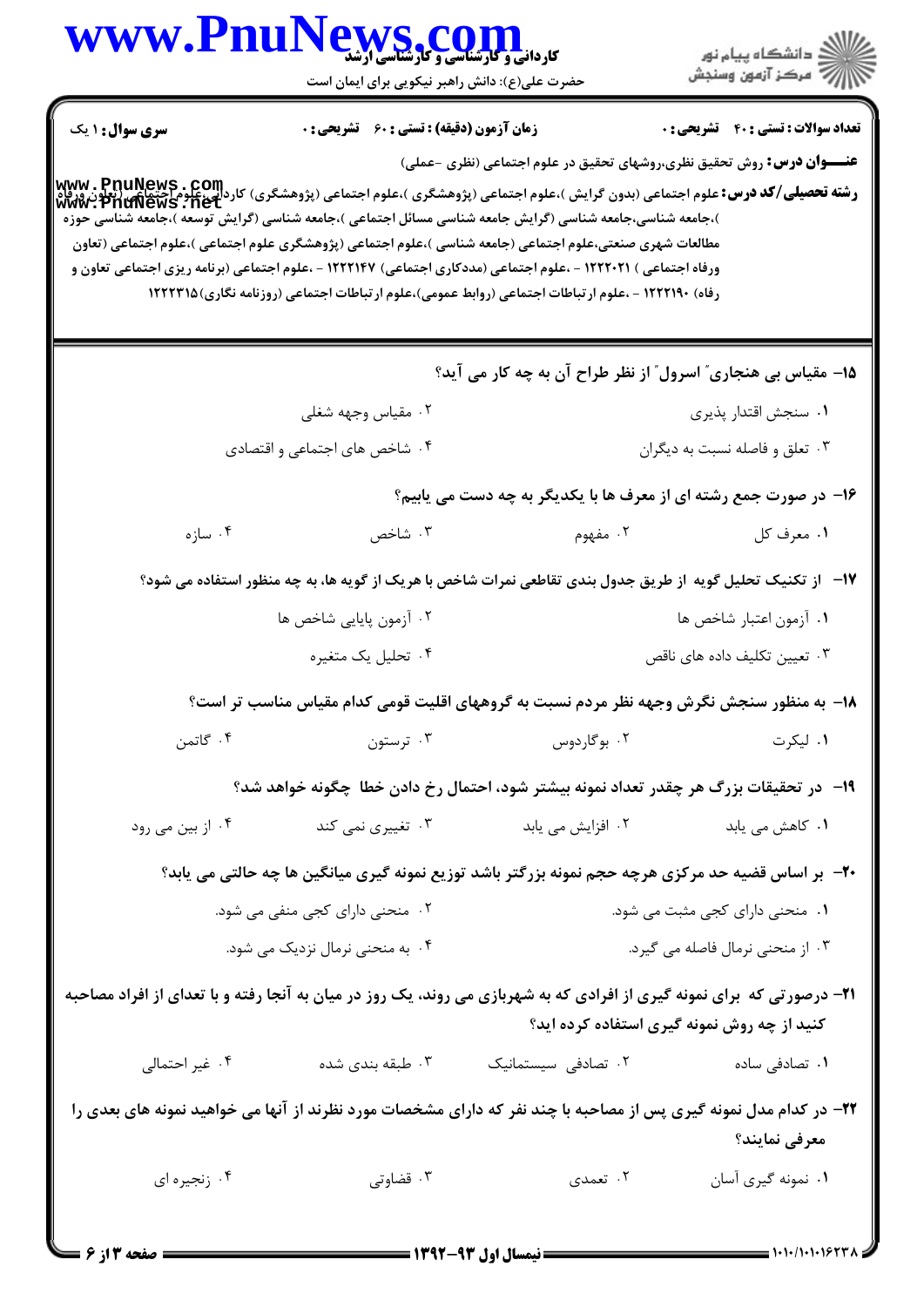|                        | WWW.PnuNews.com<br>حضرت علی(ع): دانش راهبر نیکویی برای ایمان است |                                                                                                                                                                                                                                                                                                                                                                                                                                              |                                                        |
|------------------------|------------------------------------------------------------------|----------------------------------------------------------------------------------------------------------------------------------------------------------------------------------------------------------------------------------------------------------------------------------------------------------------------------------------------------------------------------------------------------------------------------------------------|--------------------------------------------------------|
| <b>سری سوال : ۱ یک</b> | <b>زمان آزمون (دقیقه) : تستی : 60 ٪ تشریحی : 0</b>               |                                                                                                                                                                                                                                                                                                                                                                                                                                              | <b>تعداد سوالات : تستی : 40 ٪ تشریحی : 0</b>           |
|                        |                                                                  | <b>عنـــوان درس:</b> روش تحقیق نظری،روشهای تحقیق در علوم اجتماعی (نظری -عملی)<br>  www . PnuNews . Com<br>  و <b>شته تحصیلی/کد درس:</b> علوم اجتماعی (بدون گرایش )،علوم اجتماعی (پژوهشگری )،علوم اجتماعی (پژوهشگری) کاردانی،علوم اجتماعی<br>  www . PnuNews . net                                                                                                                                                                            |                                                        |
|                        |                                                                  | )،جامعه شناسی،جامعه شناسی (گرایش جامعه شناسی مسائل اجتماعی )،جامعه شناسی (گرایش توسعه )،جامعه شناسی حوزه<br>مطالعات شهری صنعتی،علوم اجتماعی (جامعه شناسی )،علوم اجتماعی (پژوهشگری علوم اجتماعی )،علوم اجتماعی (تعاون<br>ورفاه اجتماعی ) ۱۲۲۲۰۲۱ - ،علوم اجتماعی (مددکاری اجتماعی) ۱۲۲۲۱۴۷ - ،علوم اجتماعی (برنامه ریزی اجتماعی تعاون و<br>رفاه) ۱۲۲۲۱۹۰ - ،علوم ارتباطات اجتماعی (روابط عمومی)،علوم ارتباطات اجتماعی (روزنامه نگاری) ۱۲۲۲۳۱۵ |                                                        |
|                        |                                                                  |                                                                                                                                                                                                                                                                                                                                                                                                                                              | ۲۳– دو شیوه اصلی در انجام پیمایش کدامند؟               |
| ۰۴ پرسشنامه و مشاهده   | ۰۳ پرسشنامه و آزمایش                                             | ۰۲ مصاحبه و پرسشنامه                                                                                                                                                                                                                                                                                                                                                                                                                         | ۰۱ مشاهده و مصاحبه                                     |
|                        |                                                                  | ۲۴– چنانچه ۴ گزینه برای پرسشی در خصوص مذهب پاسخگو شامل مسیحی، مسلمان، شیعه، زرتشتی باشد؛ چه اشکالی رخ                                                                                                                                                                                                                                                                                                                                        | داده است؟                                              |
|                        | ۰۲ اصل آزادی عقیده زیر سئوال رفته است                            | ٠١ براي اين سئوال بايد از پاسخ باز استفاده كرد                                                                                                                                                                                                                                                                                                                                                                                               |                                                        |
|                        | ۰۴ از گزینه های تحمیلی استفاده شده است                           |                                                                                                                                                                                                                                                                                                                                                                                                                                              | ٠٣ اصل مانعهٔ الجمع بودن رعايت نشده است                |
|                        |                                                                  | ۲۵– پرسش هایی را که احتمالا پاسخگو رغبتی به پاسخ دادن به آنها ندارد بهتر است در کدام قسمت پرسشنامه درج گردد؟                                                                                                                                                                                                                                                                                                                                 |                                                        |
|                        | ۰۲ انتهای پرسشنامه                                               |                                                                                                                                                                                                                                                                                                                                                                                                                                              | ۰۱ ابتدا و قبل از شروع سئوالات اصلی                    |
|                        | ۰۴ لابلای دیگر سوالات                                            |                                                                                                                                                                                                                                                                                                                                                                                                                                              | ۰۳ در وسط پرسشنامه                                     |
|                        |                                                                  | ۲۶– در کدام دیدگاه رعایت عقلانیت صرف و فرا معقولیت محض، مصاحبه را تصنعی می کند؟                                                                                                                                                                                                                                                                                                                                                              |                                                        |
|                        | ۰۲ از نظر کانورس و اسکومن                                        |                                                                                                                                                                                                                                                                                                                                                                                                                                              | ٠١ ديدگاه مركز تحقيقات دانشگاه ميشيگان                 |
|                        | ۰۴ از نظر دانوز و همکارانش                                       |                                                                                                                                                                                                                                                                                                                                                                                                                                              | ۰۳ از دیدگاه دیوید رایزمن                              |
|                        |                                                                  |                                                                                                                                                                                                                                                                                                                                                                                                                                              | <b>۲۷</b> - کدام گزینه از قواعد طرح ریزی پرسشنامه است؟ |
|                        | ۲. نوع پاکت برگشت و شیوه ارسال                                   | ٠١ ظاهر پرسشنامه                                                                                                                                                                                                                                                                                                                                                                                                                             |                                                        |
|                        | ۰۴ عرضه مشوق های مالی                                            | ۰۳ طرح پرسش های ضروری                                                                                                                                                                                                                                                                                                                                                                                                                        |                                                        |
|                        |                                                                  | ۲۸- تحلیل جدیدی از داده هایی که به منظور دیگری گردآوری شده است، چه نام دارد؟                                                                                                                                                                                                                                                                                                                                                                 |                                                        |
| ۰۴ تحلیل علمی          | ۰۳ تحلیل ثانوی                                                   | ۰۲ تحلیل خلاق                                                                                                                                                                                                                                                                                                                                                                                                                                | ۰۱ تحلیل محتوی                                         |
|                        |                                                                  | ۲۹- دسته بندی محتوا بر اساس انواع غالب، جزو کدام یک از انواع ویژگی های کد گذاری در تحلیل محتوی است؟                                                                                                                                                                                                                                                                                                                                          |                                                        |
| ۰۴ تیپ شناسی           | ۰۳ میزان شدت                                                     | ۰۲ منشأ یا منبع                                                                                                                                                                                                                                                                                                                                                                                                                              | ۰۱ فراوانی                                             |
|                        |                                                                  | ۳۰- در بحث کدگذاری داده ها، اینکه نتایج سنجش متغیر تا چه حد گویای نتایج منطقی و قابل انتظار است، تحت چه عنوانی                                                                                                                                                                                                                                                                                                                               |                                                        |
|                        |                                                                  |                                                                                                                                                                                                                                                                                                                                                                                                                                              | مطرح می شود؟                                           |
|                        |                                                                  |                                                                                                                                                                                                                                                                                                                                                                                                                                              |                                                        |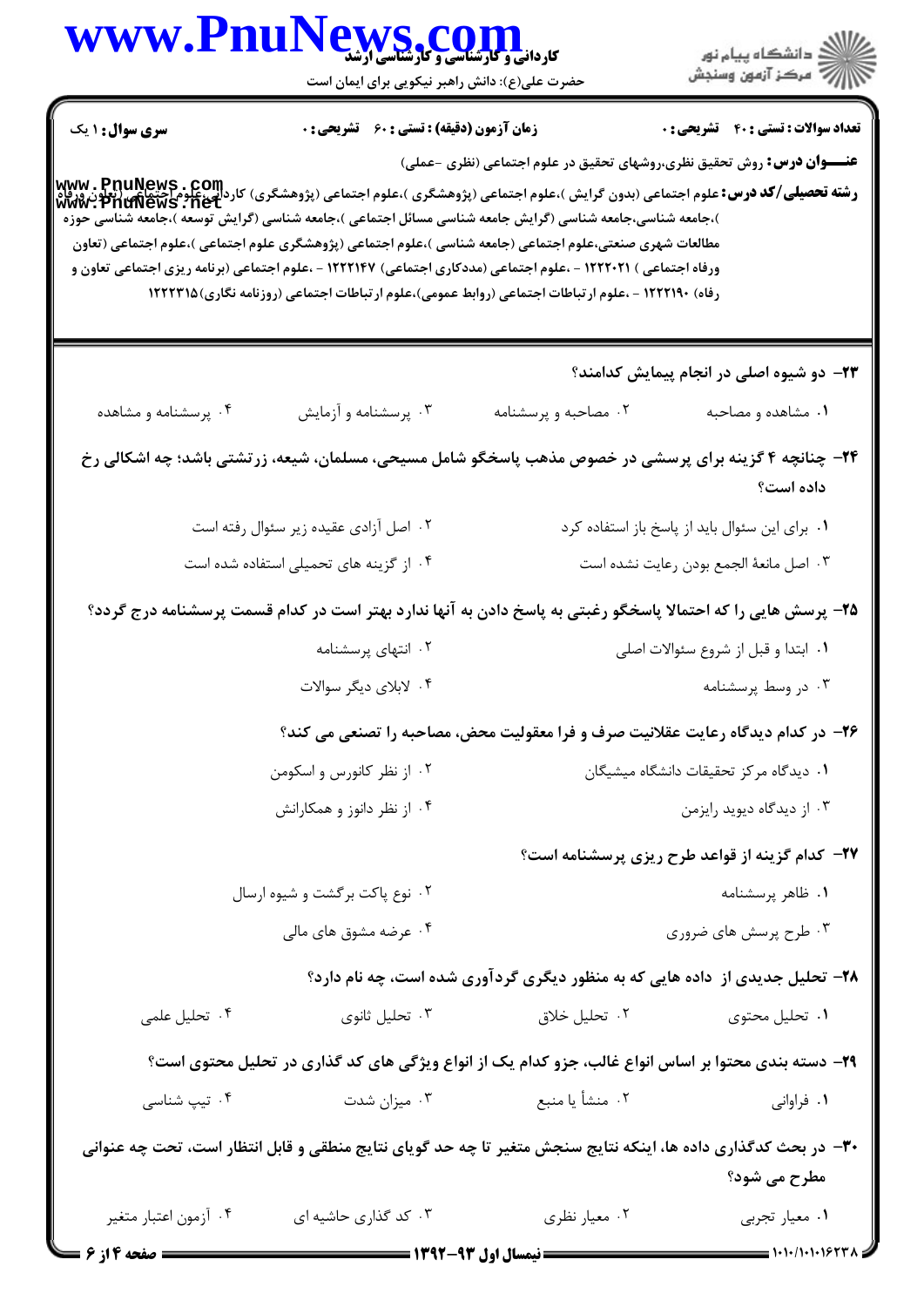|                         | WWW.PnuNews.com<br>حضرت علی(ع): دانش راهبر نیکویی برای ایمان است                                                                                                                                                                                                                                                                                                                                                                                                                                                                                                                                                             |                                                           | الاد دانشگاه پيام نور<br>الا مرکز آزمون وسنجش                                                                                                                   |
|-------------------------|------------------------------------------------------------------------------------------------------------------------------------------------------------------------------------------------------------------------------------------------------------------------------------------------------------------------------------------------------------------------------------------------------------------------------------------------------------------------------------------------------------------------------------------------------------------------------------------------------------------------------|-----------------------------------------------------------|-----------------------------------------------------------------------------------------------------------------------------------------------------------------|
| <b>سری سوال : ۱ یک</b>  | <b>زمان آزمون (دقیقه) : تستی : 60 ٪ تشریحی : 0</b>                                                                                                                                                                                                                                                                                                                                                                                                                                                                                                                                                                           |                                                           | <b>تعداد سوالات : تستی : 40 ٪ تشریحی : 0</b>                                                                                                                    |
|                         | www . PnuNews . Com<br>و <b>شته تحصیلی/کد درس:</b> علوم اجتماعی (بدون گرایش )،علوم اجتماعی (پژوهشگری )،علوم اجتماعی (پژوهشگری) کاردانی،علوم اختماعی<br>  www . PnuNews . net<br>)،جامعه شناسی،جامعه شناسی (گرایش جامعه شناسی مسائل اجتماعی )،جامعه شناسی (گرایش توسعه )،جامعه شناسی حوزه<br>مطالعات شهری صنعتی،علوم اجتماعی (جامعه شناسی )،علوم اجتماعی (پژوهشگری علوم اجتماعی )،علوم اجتماعی (تعاون<br>ورفاه اجتماعی ) ۱۲۲۲۰۲۱ - ،علوم اجتماعی (مددکاری اجتماعی) ۱۲۲۲۱۴۷ - ،علوم اجتماعی (برنامه ریزی اجتماعی تعاون و<br>رفاه) ۱۲۲۲۱۹۰ - ،علوم ارتباطات اجتماعی (روابط عمومی)،علوم ارتباطات اجتماعی (روزنامه نگاری) ۱۲۲۲۳۱۵ |                                                           | <b>عنـــوان درس:</b> روش تحقیق نظری،روشهای تحقیق در علوم اجتماعی (نظری -عملی)                                                                                   |
|                         | <b>۳۱</b> - هنگامی که با پاسخ های زیاد و غیر قابل پیش بینی روبرو هستیم، چه نوع کدگذاری مناسب است؟                                                                                                                                                                                                                                                                                                                                                                                                                                                                                                                            |                                                           |                                                                                                                                                                 |
|                         |                                                                                                                                                                                                                                                                                                                                                                                                                                                                                                                                                                                                                              | ۰۱ تفکیک پاسخ های احتمالی یک پرسش برای متغیرهای مختلف     |                                                                                                                                                                 |
|                         |                                                                                                                                                                                                                                                                                                                                                                                                                                                                                                                                                                                                                              |                                                           | ۰۲ استفاده از استراتژی تشکیل طبقات بر اساس پاسخها                                                                                                               |
|                         |                                                                                                                                                                                                                                                                                                                                                                                                                                                                                                                                                                                                                              | ۰۳ ازدیاد طبقات و جرح و تعدیل بعد از کدگذاری در صورت نیاز |                                                                                                                                                                 |
|                         |                                                                                                                                                                                                                                                                                                                                                                                                                                                                                                                                                                                                                              |                                                           | ۰۴ پیش بینی جامع طبقات همه پاسخهای احتمالی                                                                                                                      |
|                         |                                                                                                                                                                                                                                                                                                                                                                                                                                                                                                                                                                                                                              |                                                           | ۳۲– عمده ترین هدف کدگذاری مجدد داده ها چیست؟                                                                                                                    |
|                         | ۰۲ حذف متغیرهای بدون پاسخ                                                                                                                                                                                                                                                                                                                                                                                                                                                                                                                                                                                                    |                                                           | ۰۱ دستکاری داده های ناقص                                                                                                                                        |
|                         | ۰۴ تفکیک متغیرها و ایجاد طبقات جدید                                                                                                                                                                                                                                                                                                                                                                                                                                                                                                                                                                                          |                                                           | ۰۳ تقليل تعداد طبقات متغير                                                                                                                                      |
|                         |                                                                                                                                                                                                                                                                                                                                                                                                                                                                                                                                                                                                                              |                                                           | ۳۳- در تحلیل دو متغیره در پیمایش های اجتماعی کدام یک از گزینه های زیر مد نظر و هدف قرار نمی گیرد؟                                                               |
| ۰۴ پیوستگی              | ۰۳ میزان رابطه                                                                                                                                                                                                                                                                                                                                                                                                                                                                                                                                                                                                               | ۰۲ همبستگی                                                | ٠١. رابطه على                                                                                                                                                   |
|                         |                                                                                                                                                                                                                                                                                                                                                                                                                                                                                                                                                                                                                              |                                                           | ۳۴– متغیر وابسته در فرضیه ″احتمال بزهکاری نوجوانانی که به خانواده، مدرسه و یا دوستان خود دلبستگی دارند کمتر از<br>کسانی است که دلبستگی چندانی ندارند″ کدام است؟ |
| ۰۴ بزهکاری              | ۰۳ دلبستگی                                                                                                                                                                                                                                                                                                                                                                                                                                                                                                                                                                                                                   | ۰۲ نوجوانان                                               | ۰۱ خانواده                                                                                                                                                      |
|                         |                                                                                                                                                                                                                                                                                                                                                                                                                                                                                                                                                                                                                              |                                                           | ۳۵- ساده ترین راه بررسی نحوه توزیع داده های متغیر کدام است؟                                                                                                     |
| ۰۴ تشکیل جدول فراوانی   | ۰۳ رسم نمودار                                                                                                                                                                                                                                                                                                                                                                                                                                                                                                                                                                                                                | ۰۲ مرتب نمودن داده ها                                     | <b>۱</b> . شمارش آن ها                                                                                                                                          |
|                         |                                                                                                                                                                                                                                                                                                                                                                                                                                                                                                                                                                                                                              |                                                           | ۳۶- اگر متغیری با مقادیر بالا و پائین متغیر دیگر مرتبط باشد رابطه آنها چگونه است؟                                                                               |
| ۰۴ بدون رابطه           | ۰۳ منحنی شکل                                                                                                                                                                                                                                                                                                                                                                                                                                                                                                                                                                                                                 | ۰۲ معکوس                                                  | <b>۱</b> . مستقیم                                                                                                                                               |
|                         |                                                                                                                                                                                                                                                                                                                                                                                                                                                                                                                                                                                                                              |                                                           | ۳۷- جداول مرتبه اول به کدام جداول گفته می شود؟                                                                                                                  |
| ۰۴ جداول چهار متغیره    | ۰۳ جداول سه متغیره                                                                                                                                                                                                                                                                                                                                                                                                                                                                                                                                                                                                           | ۰۲ جداول دو متفيره                                        | ۰۱ جداول فراواني                                                                                                                                                |
|                         |                                                                                                                                                                                                                                                                                                                                                                                                                                                                                                                                                                                                                              |                                                           | ۳۸– شیوه ای که برای بیان تغییرات احتمالی رابطه دو متغیر در آثر ورود متغیر سوم (تبیین، تفسیر و یا تخصیص) بکار می رود<br>چه نام دارد؟                             |
| ۰۴ تحلیل علی            | ۰۳ پارادايم تشريح                                                                                                                                                                                                                                                                                                                                                                                                                                                                                                                                                                                                            | ۰۲ تحلیل عاملی                                            | ۰۱ تحلیل دومتغیره                                                                                                                                               |
| <b>ــــ صفحه 5 از 6</b> |                                                                                                                                                                                                                                                                                                                                                                                                                                                                                                                                                                                                                              | ــــــــــــــــــ نیمسال اول ۹۳-۱۳۹۲ ـــــــــــــ       |                                                                                                                                                                 |